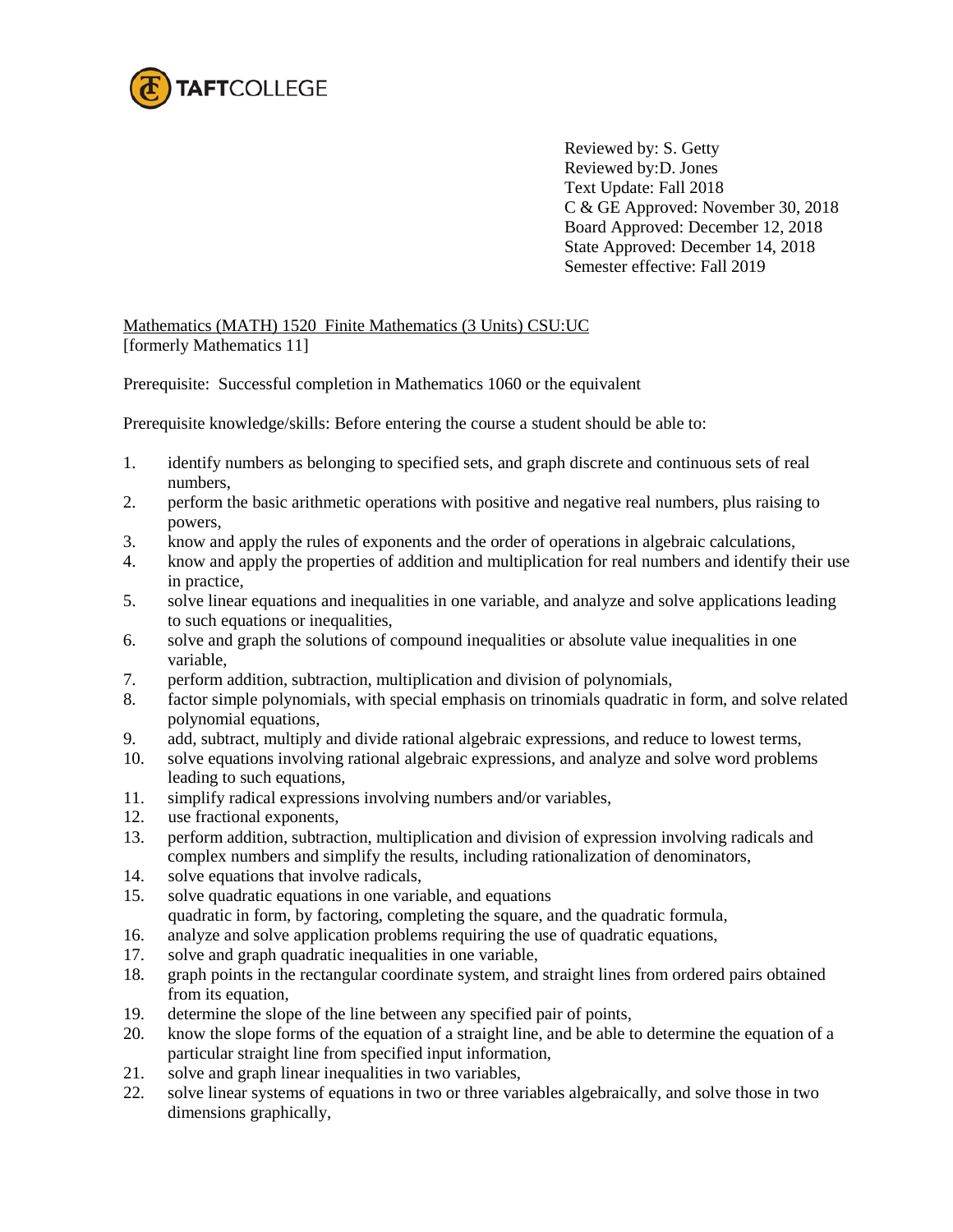

- 23. analyze and solve application problems requiring the use of linear systems of equations in two or three variables,
- 24. evaluate determinants and use them to solve linear systems of equations,
- 25. determine whether or not a specified relation is a function,
- 26. for a function, compute the value of the function given the value of the independent variable, and be able to construct the inverse of simple functions in numeric or algebraic terms,
- 27. identify the quadratic equation representing a specific conic section, and be able to draw the graph of a conic section by analyzing its equation, or to write the equation of a specified conic section,
- 28. solve nonlinear systems of equation involving the intersection of two conic sections or a conic section and a straight line,
- 29. compute and graph specified exponential and logarithmic functions,
- 30. know the properties of logarithms (product, quotient, power and change of base rules) and be able to use them in practical numerical computations using a table of common logarithms or a calculator, and
- 31. solve simple exponential and logarithmic equations.

Advisory: Eligibility for English 1000 and Reading 1005 strongly recommended

Total Hours: 48 hours lecture + 96 Outside-of-class Hours (144 Total Student Learning Hours)

Catalog Description: Linear functions, systems of linear equations and inequalities, matrices, linear programming, mathematics of finance, sets and Venn diagrams, combinatorial techniques and an introduction to probability. This course has applications in business, economics and social sciences. C-ID MATH 130.

Type of Class/Course: Degree Credit

Text: Lial, Margaret L., et al*. Finite Mathematics with Applications In the Management, Natural, and Social Sciences.* Pearson, 2018.

Course Objectives:

By the end of the course, a successful student will be able to:

- 1. Apply linear and exponential graphs and functions;
- 2. Write a system of linear equations to solve applied problems;
- 3. Solve a system of linear equations using Gauss-Jordan elimination and interpret the result;
- 4. Find the inverse of a square matrix and use the inverse to solve a system of linear equations;
- 5. Solve linear programming problems in at least three variables;
- 6. Find unions, intersections and complements of sets and use Venn diagrams to solve problems;
- 7. Apply basic combinatorial principles to enumeration problems;
- 8. Determine the probability of a specified event;
- 9. Find the conditional probability of an event; and
- 10. Solve applied problems in finance including simple and compound interest, future and present value, annuities, sinking funds, and amortization.

Course Scope and Content:

- Unit I Functions and the Mathematics of Finance
	- A. Real Numbers
	- B. Functions
	- C. Exponential Functions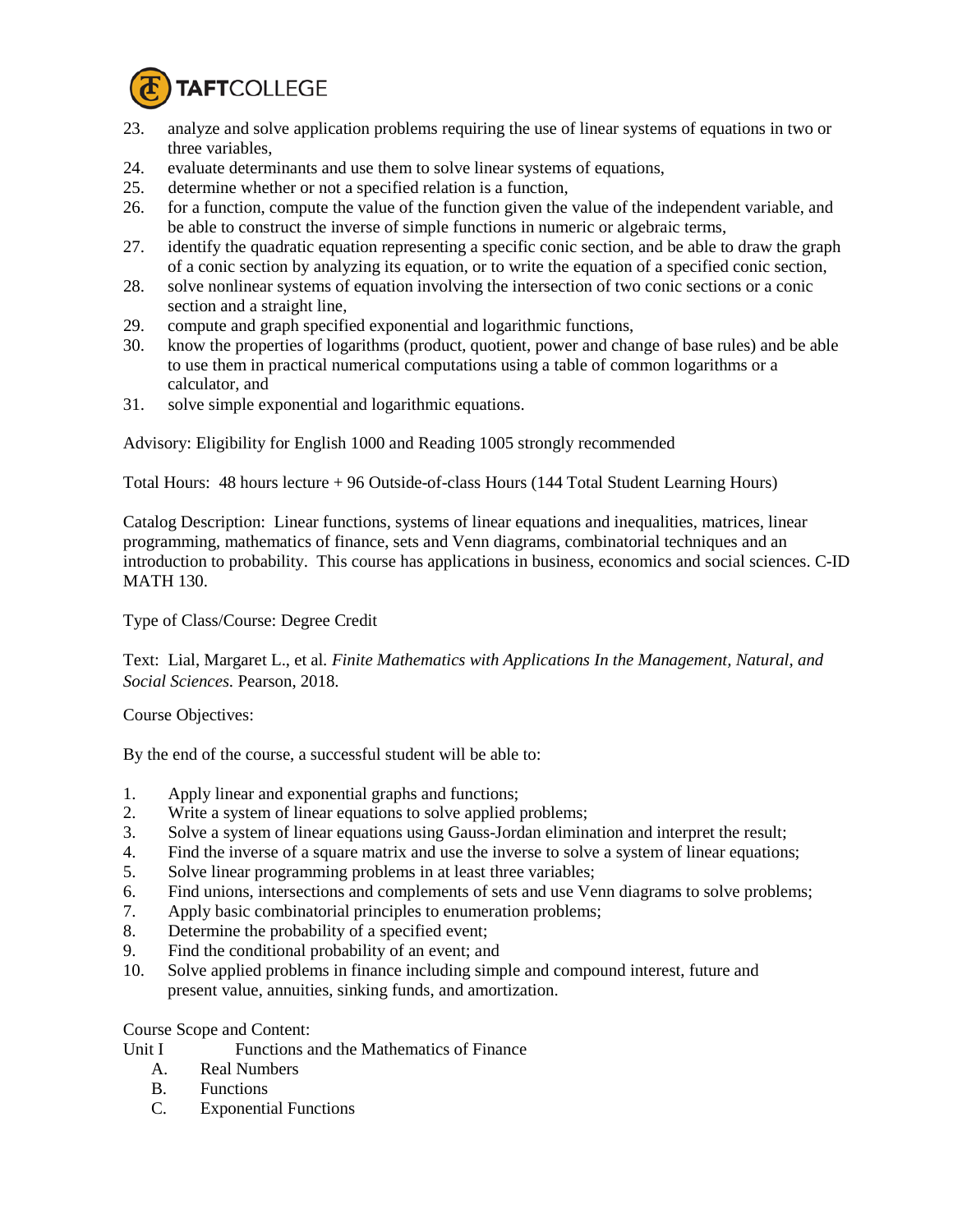

- D. Logarithmic Functions
- E. Simple and Compound Interest
- F. Future and Present Value
- G. Annuities, Sinking Funds
- H. Amortization

## Unit II Linear Models

- A. Produce graphs of linear functions.
- B. Calculate and interpret the meaning of the slope of a line.
- C. Determine linear demand and supply functions.
- D. Calculate distance between two or more points.
- E. Calculate and utilize the least squares regression line for a given set of data.

## Unit III Matrix Theory

- A. Solve systems of equations.
- B. Solve underdetermined and over determined systems of equations.
- C. Use matrices to solve systems of equations.
- D. Solve systems of equations using inverse matrices.
- E. Apply matrix operations to solve business related problems.

# Unit IV Linear Programming-The Graphical Method

- A. Graph systems if linear inequalities in two variables.
- B. Understand the construct of a linear programming problem.
- C. Solve linear programming problems graphically.

Unit V Linear Programming-The Simplex Method

- A. Solve linear programming problems based on the simplex method.
- Unit VI Sets and Counting
	- A. Identify finite sets.
	- B. Perform operations based on sets.
	- C. Appropriately apply permutations and combinations.
	- D. Venn Diagrams and DeMorgan's Laws

#### Unit VII Probability

- A. Identify the appropriate sample space for simple experiments.
- B. Calculate probabilities based on experiments, empirical data and theoretical values.
- C. Identify independent versus dependent events based on probabilities.
- D. Calculate and interpret conditional probabilities.

## Unit VIII Decision Theory

- A. Identify a stochastic matrix.
- B. Make decisions based on Markov Chains and Steady-State vectors.<br>C. Use game theory to model and solve games.
- Use game theory to model and solve games.

#### Learning Activities Required Outside of Class:

The students in this class will spend a minimum of 6 hours per week outside of the regular class time doing the following: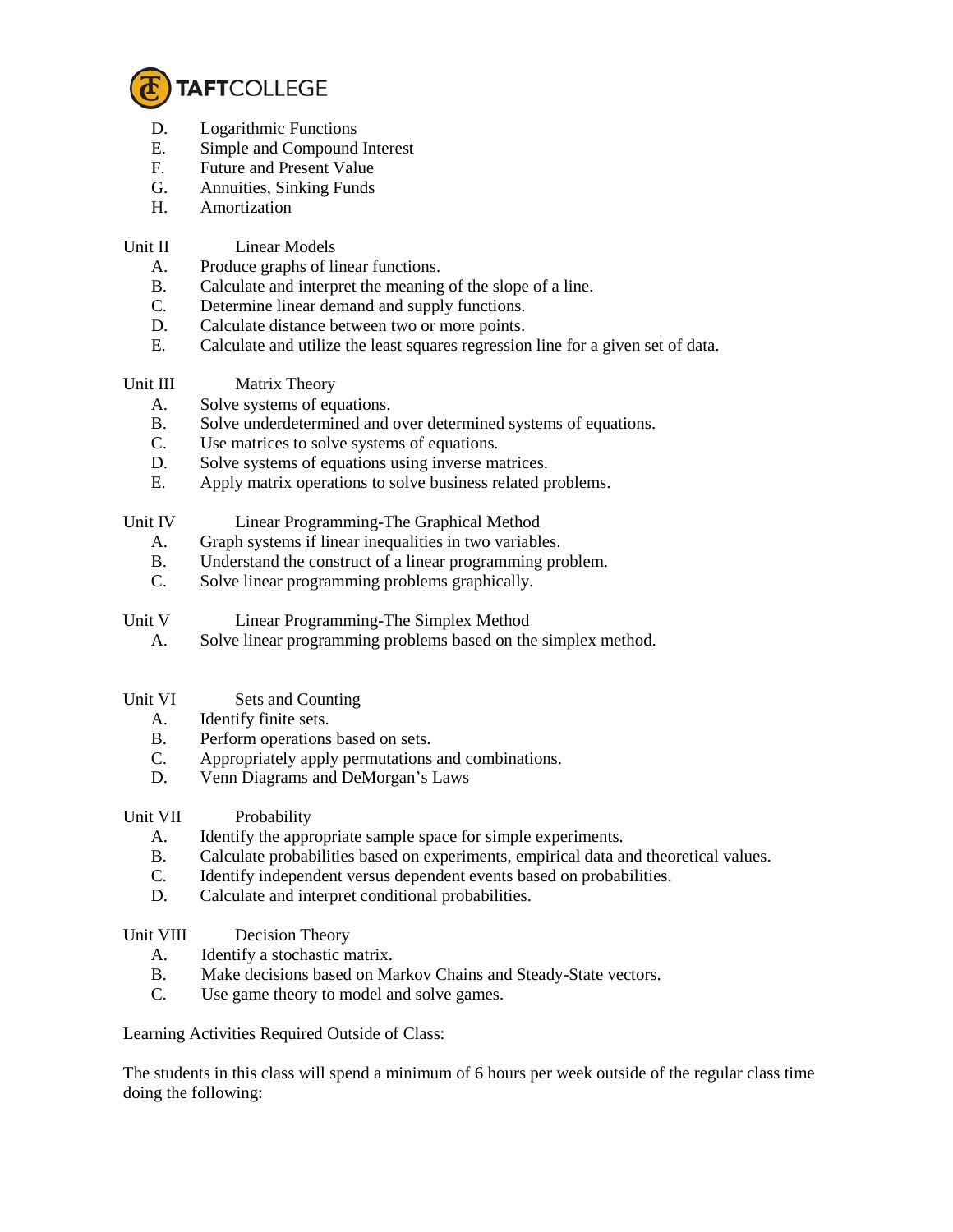

- 1. Studying,<br>2. Completin
- 2. Completing required reading, and<br>3. Problem solving activity or exercise
- Problem solving activity or exercise.

Methods of Instruction:

- 1. Lecture-demonstrations,<br>2. student participation, and
- 2. student participation, and<br>3. sample problems.
- sample problems.

Methods of Evaluation:

- 1. Computational or non-computational problem-solving demonstrations, including:
	- a. Exams,
	- b. homework problems, and
	- c. quizzes

Supplemental Data:

| TOP Code:                    | 170100: Mathematics, General                                         |
|------------------------------|----------------------------------------------------------------------|
| <b>SAM Priority Code:</b>    | E: Non-Occupational                                                  |
| <b>Distance Education:</b>   | Online; Offline                                                      |
| Funding Agency:              | Y: Not Applicable(funds not used)                                    |
| Program Status:              | 1: Program Applicable                                                |
| Noncredit Category:          | Y: Not Applicable, Credit Course                                     |
| <b>Special Class Status:</b> | N: Course is not a special class                                     |
| <b>Basic Skills Status:</b>  | N: Course is not a basic skills course                               |
| Prior to College Level:      | Y: Not applicable                                                    |
| Cooperative Work Experience: | N: Is not part of a cooperative work experience education<br>program |
| Eligible for Credit by Exam: | E: Credit By Exam                                                    |